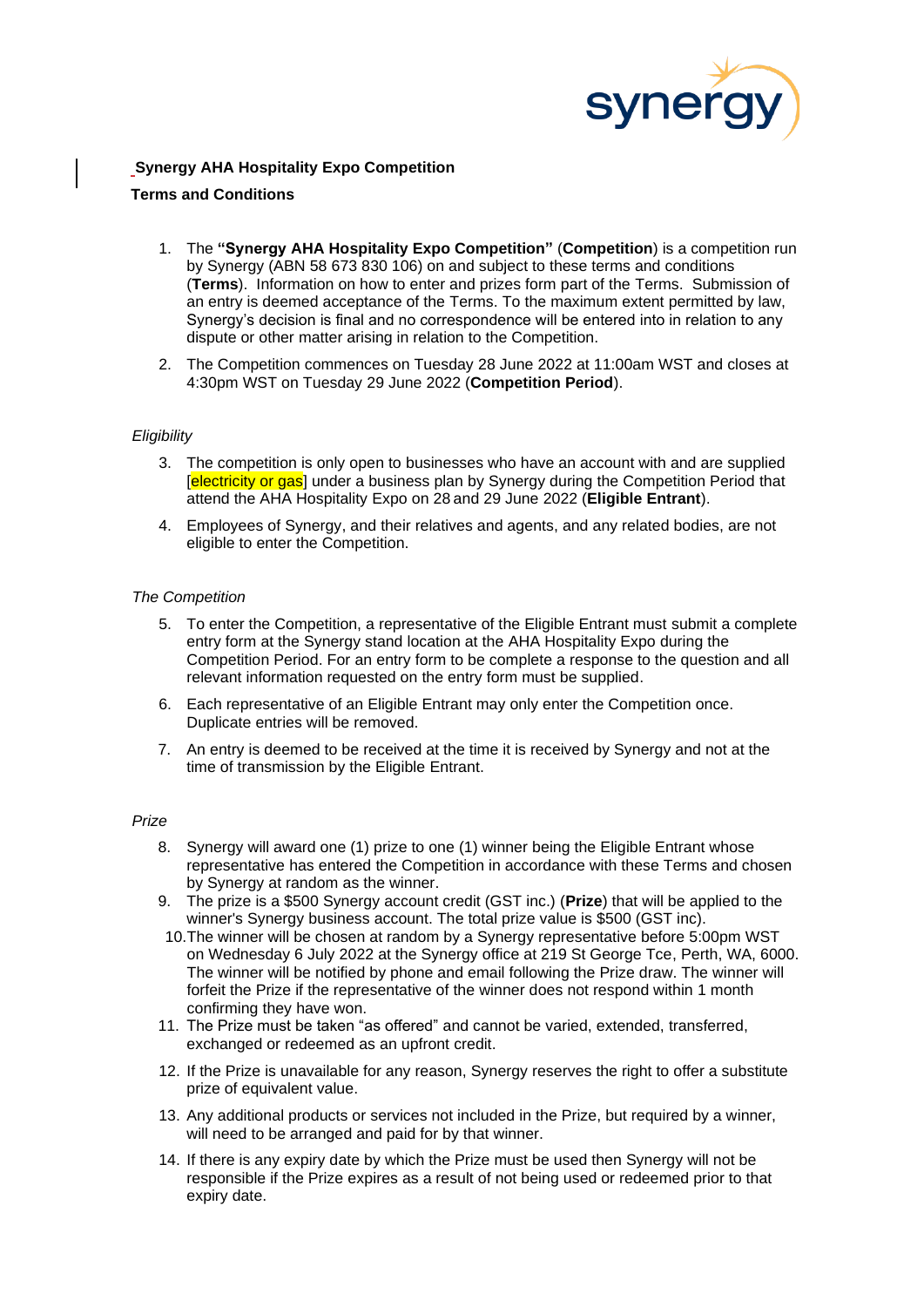

15. The Prize may be subject to additional terms and conditions from the supplier which will be notified to the winner when the Prize is provided to the winner.

#### *General*

- 14. All Eligible Entrants and their representatives agree to participate and co-operate as required in editorial activities relating to the Competition, including but not limited to being interviewed and photographed. Each winner consents (and will procure all necessary consents) to Synergy using the Eligible Entrant's representative's name, likeness, image and voice (including photograph, film and recording of the same) in any media for an unlimited period of time without remuneration for the purpose of promoting the Competition (including any outcome), Synergy and the products or services or both supplied by Synergy. Each winner agrees they will not, and will ensure that their companions do not sell or otherwise provide their story and photographs to any media or other organisation without Synergy's consent.
- 15. Synergy accepts no responsibility for any late, lost, incomplete, misdirected, incorrectly submitted, delayed or ineligible entries, applications, claims or correspondence whether due to error, omission, alteration, tampering, theft, deletion, destruction, transmission, interruption, communications failure or otherwise. Synergy has no control over the postal system, internet, telecommunications networks or lines and accepts no responsibility for any problems associated with them, whether due to traffic congestion, technical malfunction or otherwise.
- 16. Any queries or complaints regarding the Prize and its terms of use, including any validity period within which it must be used or where it can be used, must be directed to Synergy.
- 17. If for any reason any aspect of the Competition is not capable of running as planned, including by reason of infection by computer virus, telecommunications networks failure, bugs tampering, unauthorised intervention, fraud, technical failures, or any cause beyond the control of Synergy which corrupts or affects the administration, security, fairness, integrity or proper conduct of the Competition, Synergy in its sole discretion may cancel, terminate, modify or suspend the Competition, or invalidate any affected entries, subject to the approval of Gaming and Wagering Commission (WA) or other relevant authorities, if and only to the extent required.
- 18. None of Synergy and its associated agencies and companies are liable to any winner or any other person in any way (including but not limited to liability for negligence) for any loss, expense, damage or injury which is suffered or sustained (whether or not arising from any negligence) in connection with all or any of the promotion, the Competition or acceptance, transportation, delivery or use of the Prize, except for any liability which cannot be excluded by law (in which case that liability is limited to the minimum liability allowable by law).
- 19. Any queries or complaints regarding the Prize and its terms of use, including any validity period within which it must be used or where it can be used, must be directed to Synergy.
- 20. Nothing in these Terms excludes, restricts or modifies the rights of any person or entity as a "consumer" under the Australian Consumer Law (or any other statutory rights) to the extent the law does not allow them to be excluded, restricted or modified.
- 21. All entries will be the property of Synergy. The information entrants provide will be used by Synergy for the purpose of and relating to conducting the Competition and otherwise in accordance with Synergy's Privacy Policy and Collection of Information Statement (available at synergy.net.au). Without limitation, Synergy may disclose entrants' personal information to relevant suppliers, contractors and agents for or in relation to any of those purposes and to State and Territory regulatory bodies and winners' names may be published, as required, under the relevant legislation and as set out in these Terms. Synergy's marketing activities are subject to the Australian Privacy Principles in the *Privacy Act 1988* (Cth).